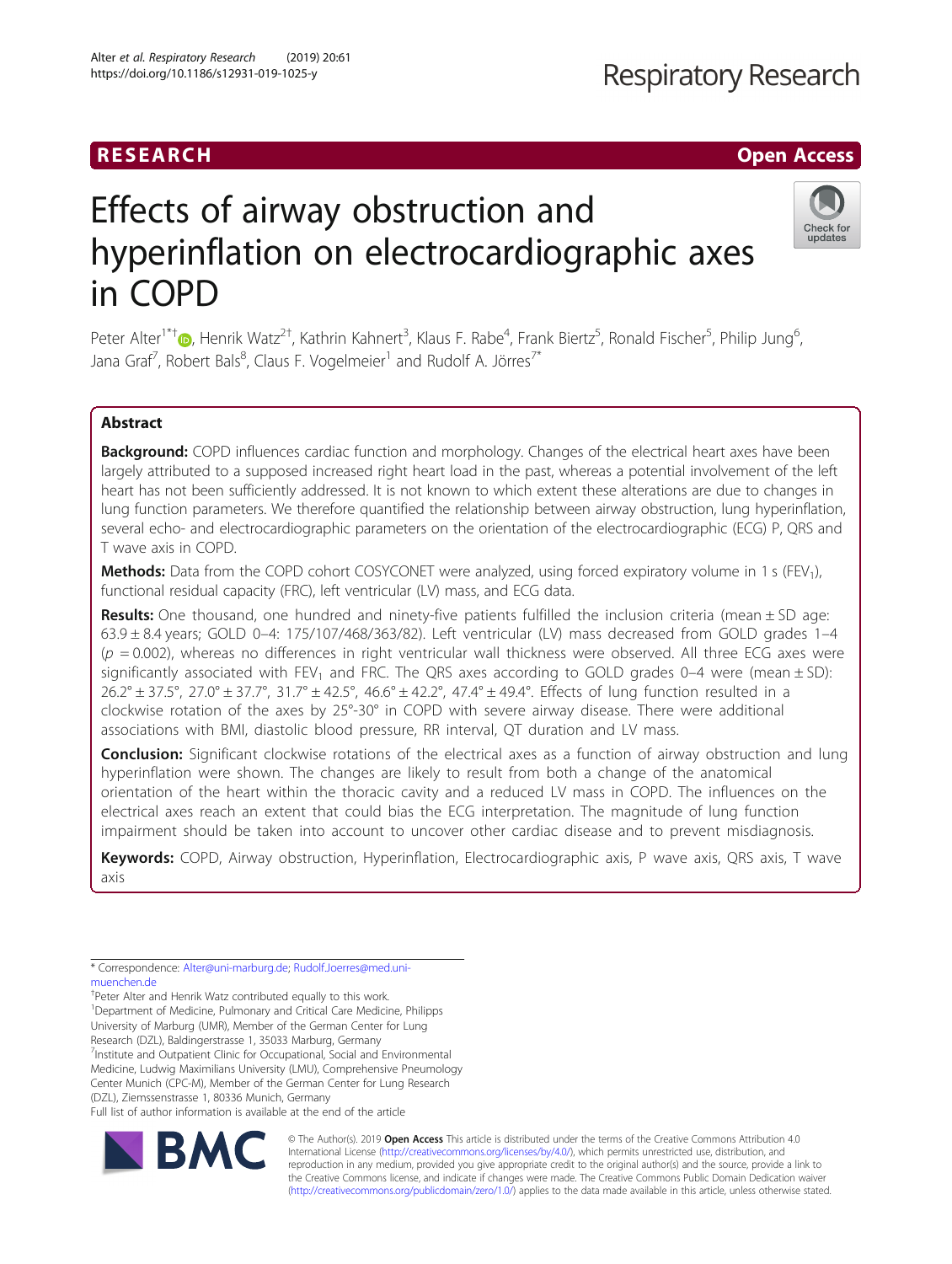# Background

Cardiovascular comorbidities are common in patients with chronic obstructive pulmonary disease (COPD) [\[1](#page-8-0)–[3](#page-8-0)]. This includes morphological and functional alterations of the heart. For example, the severity of COPD is known to be inversely related to left ventricular (LV) size and mass [[4](#page-8-0)–[6](#page-8-0)]. One of the basic diagnostic criteria for cardiac disorders is the definition of the electrical axes from the standard surface electrocardiogram (ECG) [\[7](#page-8-0)]. These are the P wave, QRS and T wave axes that can be obtained by established algorithms. The QRS axis is related to the spread of left and right ventricular (RV) depolarization, being dominated by the LV, since its muscular mass far exceeds that of the RV. A common alteration, for instance, is a counterclockwise leftward shift associated with LV hypertrophy resulting from hypertension. The P wave axis reflects atrial depolarization, with changes being suggestive of either left or right atrial predominance, and the T wave finally reflects ventricular repolarization. Due to alterations of the heart in COPD, changes in the orientation of the electrical axes are to be expected independent of or in addition to primary cardiac disease.

Verticalization of the P wave axis in COPD has been reported  $[8-10]$  $[8-10]$  $[8-10]$  $[8-10]$  $[8-10]$ , as well as a positive correlation between the P wave vector and radiographic evidence of emphysema [[11](#page-8-0)]. Increased heart rate is a common finding in COPD and linked to its severity and prognosis [\[12](#page-8-0)]. Associated changes of de- and repolarization may also interfere with the orientation of the axes. Additionally, the mechanical environment of the heart is likely to be altered by lung hyperinflation and changes in intrathoracic pressures due to airway obstruction, also potentially exert influences. However, it is unclear how changes in the different lung function measures correlate with the magnitude of this effect, and whether the various types of axes are impacted differently. Such data are of clinical interest, as alterations in the electrical axes resulting purely from changes in lung function might bias the cardiologic diagnostic interpretation.

We therefore hypothesized that the electrical axes of the heart are related to lung function in patients with COPD. Airway obstruction and hyperinflation were evaluated as numerical predictors of the electrical heart axes.

# Methods

# Study cohort and participants

The study was performed using a subset of the baseline data of the German COPD cohort COSYCONET, which is a prospective, observational, multi-center cohort study in patients with stable COPD that aims to evaluate the role of comorbidities [\[13](#page-8-0)–[15\]](#page-8-0), including the relationship between lung and cardiovascular disease by ECG analysis and echocardiography [\[16](#page-8-0), [17\]](#page-8-0). All study participants gave

their written informed consent. The criteria of airflow limitation proposed by the Global Initiative for Obstructive Lung Disease (GOLD) [\[18\]](#page-8-0) were applied to define spirometric GOLD grades 1–4.

For the present analysis, we used data from the recruitment phase and excluded patients with more than moderate heart valve disease, heart valve replacement, or other cardiac devices such as pacemakers/cardioverter- defibrillators. The analysis was restricted to patients with sinus rhythm and several criteria of completeness and plausibility of lung function, echocardiographic and ECG data were applied (see Additional file [1:](#page-7-0) Methods and Figure E1) [\[16,](#page-8-0) [17\]](#page-8-0).

# Assessments

Spirometry and body plethysmography were performed following the recommendations of the American Thoracic Society (ATS)/European Respiratory Society (ERS) [[19\]](#page-8-0) and Deutsche Gesellschaft für Pneumologie und Beatmungsmedizin (DGP) [\[20](#page-8-0)–[23\]](#page-8-0), after inhalation of  $400 \mu$ g salbutamol and 80 μg ipratropium bromide [\[13](#page-8-0)]. As a measure of lung hyperinflation, we chose functional residual capacity (FRC<sub>pleth</sub>; intra-thoracic gas volume, ITGV), the residual volume (RV), total lung capacity (TLC), and their ratio RV/TLC and forced expiratory volume in 1 s  $(FEV_1)$  for airway obstruction. The diffusing capacity for carbon monoxide (TLCO) was determined via duplicate assessments of the single-breath method, and the transfer coefficient (KCO) as ratio of TLCO and alveolar volume (VA). Echocardiography was performed as recommended by the American Society of Echocardiography and the European Association of Cardiovascular Imaging [[24\]](#page-8-0). The assessments included the left ventricular end-diastolic and end-systolic diameter (LVEDD, LVESD), LV mass and the right ventricular (RV) wall thickness as indicator of RV hypertrophy as well as heart rate lowering medication. Besides the electrical axes, we selected the ECG derived RR interval as measure of heart rate, and QT duration as measure of repolarization. Standard ECG were obtained and analyzed using the recorder EL10 (VERITAS™, 9515– 001-50-ENG REV A1, Mortara Instruments, Inc., Milwaukee, Wisconsin, USA).

#### Data analysis

 $FEV<sub>1</sub>$  and FRC were evaluated as percent predicted values [\[25](#page-8-0)–[27\]](#page-9-0). Cardiac size was expressed as LV mass normalized to body surface area  $[g/m^2]$ . The RR interval was obtained as the mean of  $10.88 \pm 2.08$  (mean  $\pm$  SD) consecutive QRS complexes. The QT duration was used as measured, i.e. without heart rate correction, since heart rate was considered as distinct parameter.

For descriptive purposes mean values and standard deviations (SD) or standard errors of the mean (SE) were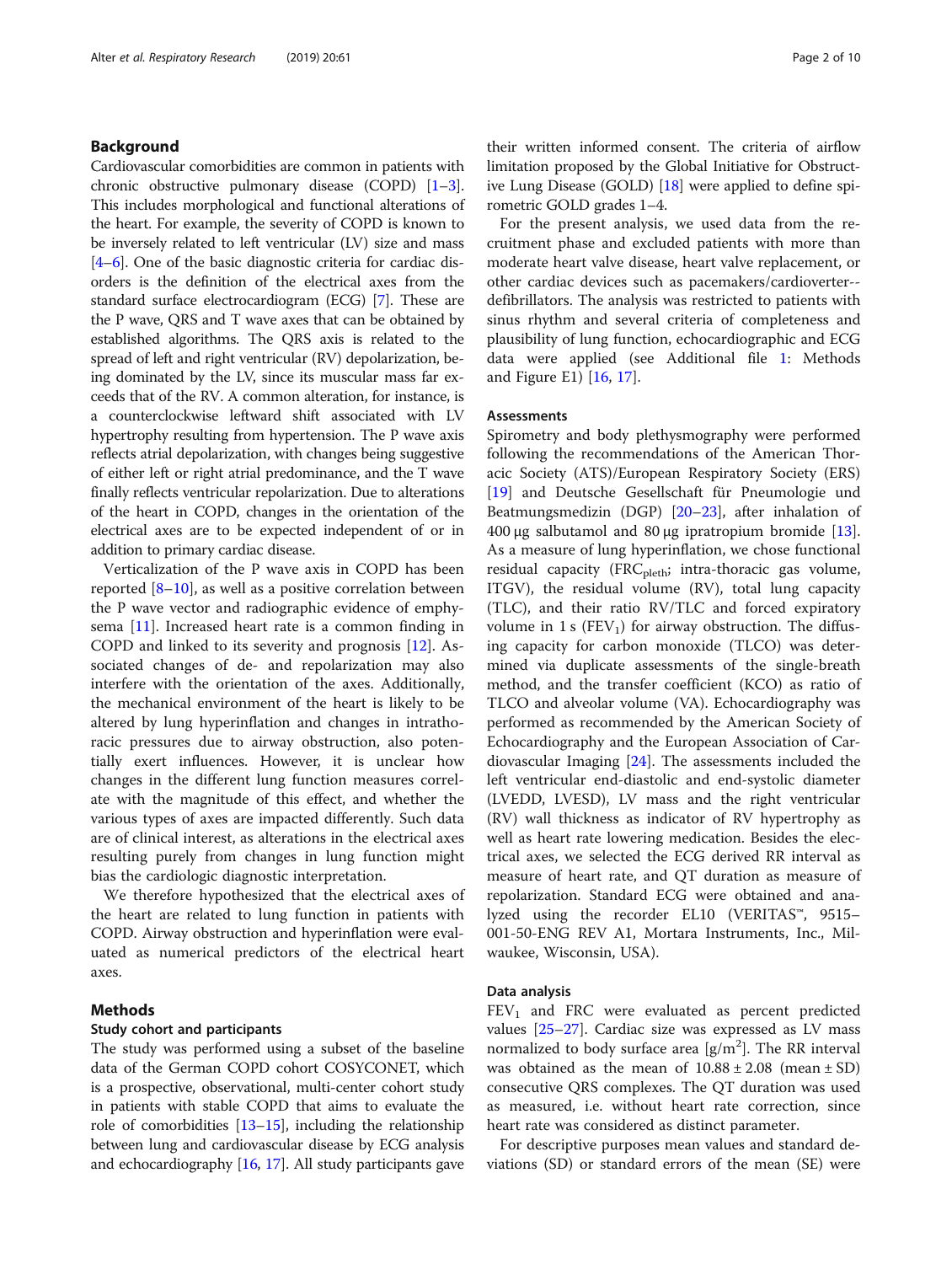computed. Differences between groups were evaluated via analysis of variance (ANOVA) and by Tukey-HSD post-hoc comparisons. Univariate multiple linear regression analyses were employed to determine the influences of sex, age and medication on the different variables. Variables were adjusted for these three influencing factors via computation of non-standardized residuals and used for further analyses. Multivariate multiple linear regression analyses were used to determine the associations between  $FEV<sub>1</sub>$  % predicted, FRC % predicted, BMI and diastolic blood pressure as predictors, and LV mass, RR interval, QT duration, P wave axis, QRS axis and T wave axis as dependent variables. For all estimates of regression coefficients, 95% confidence intervals were computed.

To disentangle the multiple relationships between the measured variables, structural equation modelling (SEM) was employed [\[14](#page-8-0), [16](#page-8-0), [17,](#page-8-0) [28](#page-9-0), [29\]](#page-9-0). The construct named "ECG axes" comprised the P wave, QRS and T wave axes. The goodness of fit was evaluated by the comparative fit index (CFI) and the root mean square error of approximation (RMSEA). Chi-square data are also given. For all computations the software IBM SPSS Statistics 24.0.0.1 and Amos 24.0.0 (Wexford, PA, USA) was used. Statistical significance was assumed for  $p < 0.05$ .

# Results

# Study population

A total of 1195 stable COPD patients were analyzed. The selection process of the cohort is depicted in Additional file [1:](#page-7-0) Figure E1, and baseline characteristics are shown in Table 1. LV mass decreased significantly from GOLD grades  $1-4$  (mean  $\pm$  SD:  $111.5 \pm 34.0$ ,  $109.5 \pm$ 34.1,  $103.0 \pm 36.1$ ,  $97.6 \pm 34.9$  g/m<sup>2</sup>;  $p = 0.002$ ), whereas no differences in RV wall thickness were observed  $(\text{mean} \pm \text{SD}: 6.2 \pm 6.1, 5.7 \pm 3.3, 5.9 \pm 2.3, 6.3 \pm 4.4 \text{ mm}).$ 

## Electrical axes as related to GOLD grades

When averaged over the whole study population, the orientations of P wave, QRS and T wave axes differed significantly from each other (mean  $\pm$  SD:  $60.5^{\circ} \pm 25.0^{\circ}$ ,  $36.1^{\circ}$  ± 42.6°,  $53.3^{\circ}$  ± 23.1°, respectively; repeated-measures by ANOVA and Bonferroni-corrected comparisons,  $p < 0.001$  for each pairwise comparison).

The mean orientation of the P wave axis according to the spirometric GOLD grades 0–4 is illustrated in the left panel of Fig. [1a](#page-3-0), while the right panel shows the values plotted against mean values of FRC % predicted observed for each GOLD grade. The rotation of the P wave axis significantly increased across the GOLD grades ( $p < 0.001$ ). Pairwise post hoc comparisons of the axis orientations between GOLD grades revealed significant ( $p < 0.05$  each) differences, except between grade 0 and 1 and between grade 1 and 2.

| <b>Table 1</b> Baseline characteristics of the study cohort ( $n = 1195$ ) |  |
|----------------------------------------------------------------------------|--|
|----------------------------------------------------------------------------|--|

| Parameter                      | Mean values $\pm$ SD  |
|--------------------------------|-----------------------|
|                                | or numbers            |
| Anthropometry                  |                       |
| Age, years                     | 63.9 [±8.4]           |
| Sex, m/f                       | 677/518               |
| BMI, kg/m <sup>2</sup>         | 26.7 [±5.0]           |
| Diastolic blood pressure, mmHg | 75.0 [±10.4]          |
| Lung function                  |                       |
| GOLD 0/1/2/3/4                 | 175/107/468/363/82    |
| FEV <sub>1</sub> % predicted   | 58.8 [±20.7]          |
| FRC % predicted                | 145.0 [±34.9]         |
| RV, I                          | 3.77 [±1.15]          |
| TLC, I                         | 7.16 [±1.46]          |
| <b>RV/TLC</b>                  | $0.52$ [ $\pm 0.11$ ] |
| TLCO % predicted               | 59.9 [±22.8]          |
| KCO % predicted                | 67.5 [±22.9]          |
| Echocardiographic measures     |                       |
| LVEDD, mm                      | 47.5 [±6.5]           |
| LVESD, mm                      | 31.2 [±6.6]           |
| LV mass, $g/m2$                | 106.6 [±34.5]         |
| RV wall thickness, mm          | 5.9 [±3.5]            |
| Electrocardiogram              |                       |
| RR interval, ms                | 847.8 [±137.2]        |
| QT duration, ms                | 386.3 [±29.5]         |
| P wave axis, degree            | 60.5 [ $\pm$ 25.0]    |
| QRS axis, degree               | 36.1 [±42.6]          |
| T wave axis, degree            | 53.3 [±23.1]          |

The table shows mean values  $[\pm$  standard deviations], except for gender and GOLD grade. BMI = body-mass index. Lung function:  $FEV_1 =$  forced expiratory volume in 1 s, FRC = functional residual capacity,  $RV$  = residual volume; TLC = total lung capacity; TLCO = transfer factor of carbon monoxide (CO); KCO = CO transfer coefficient (ratio of TLCO and alveolar volume). Echocardiographic measures: LV = left ventricular; LVEDD = left ventricular end-diastolic diameter; LVESD = left ventricular end-systolic diameter; RV = right ventricular

In a similar manner, mean QRS axes are illustrated in Fig. [1b.](#page-3-0) Again, values significantly differed across GOLD grades ( $p < 0.001$ ). There was a clear trend towards an increased clockwise rotation in more severe airflow limitation. Post hoc comparisons revealed significant ( $p < 0.05$  each) differences between a disease severity not exceeding moderate grades (GOLD 0 to 2) compared with severe to very severe COPD (GOLD 3 and 4). The relationship of the QRS orientation to FRC % predicted across GOLD grades is illustrated.

The results for the mean T wave axis are analogously shown in Fig.  $1c$ , with a significant difference across all GOLD grades ( $p < 0.001$ ). There were significant ( $p < 0.05$  each) differences between all GOLD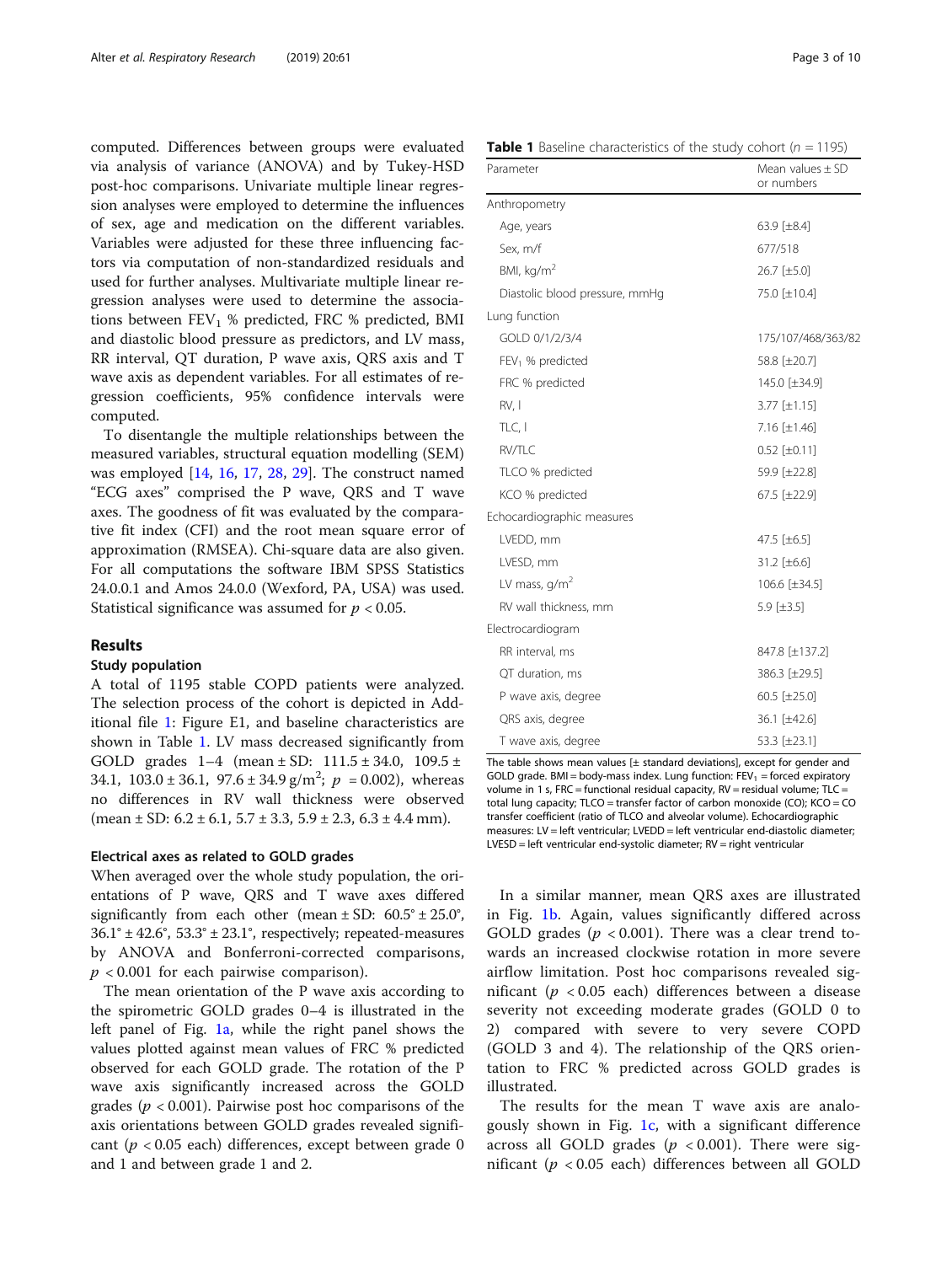<span id="page-3-0"></span>

GOLD 1 and 4 ( $p < 0.001$ ; except QRS:  $p = 0.008$ ), GOLD grade 2 and 3 ( $p < 0.001$ ), GOLD 2 and 4 ( $p < 0.001$ ; except QRS:  $p = 0.015$ )

grades, except between grade 0 and 1 and between grade 3 and 4. Again, the relationship to the mean values of FRC % predicted for the different GOLD grades is shown.

# Changes of the electrical axes due to the extent of lung function impairment

We assessed the magnitude of the relationship between ECG axes and lung function using multivariate multiple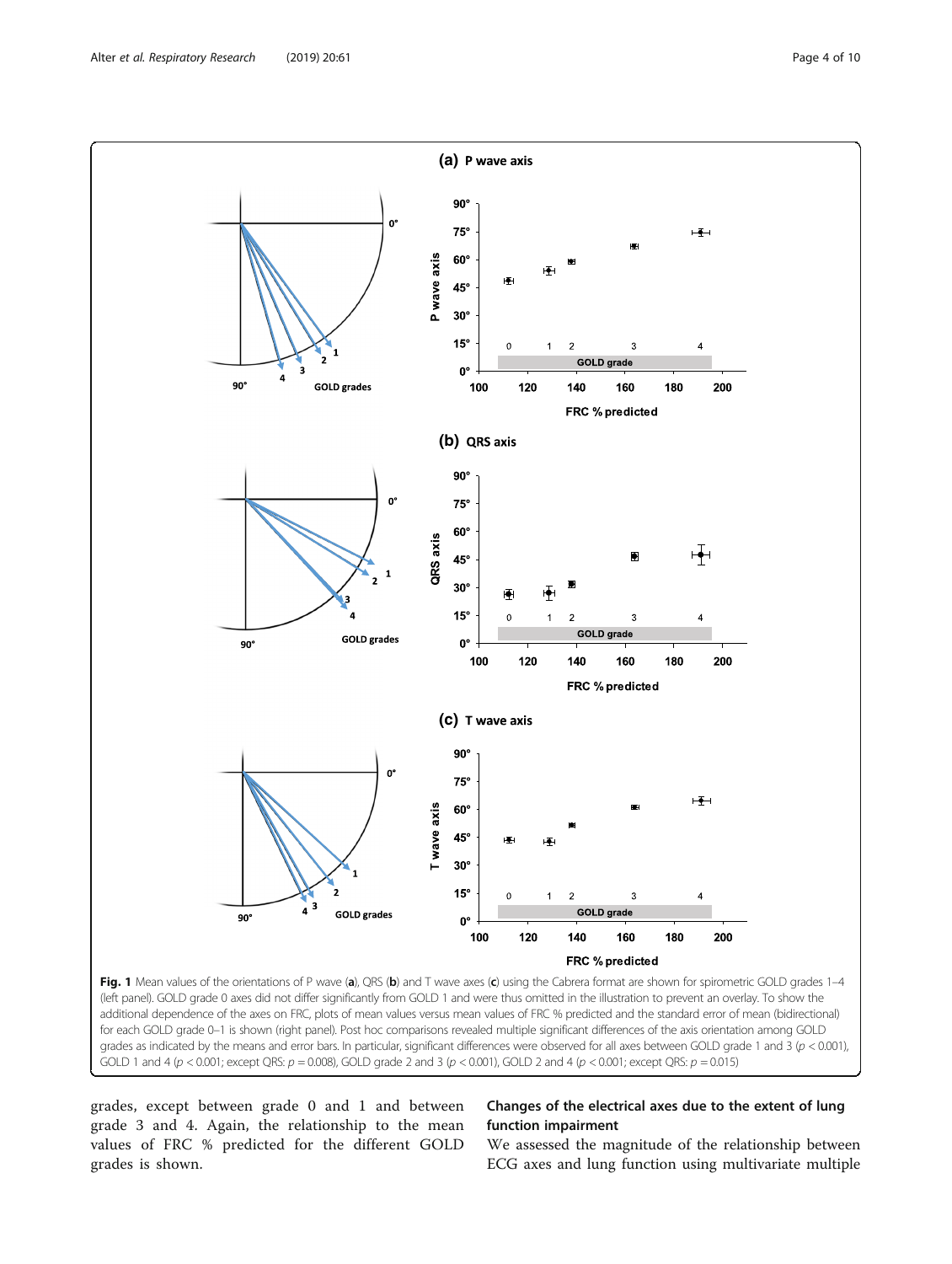linear regression analysis, with the three ECG axes as dependent variables against  $FEV<sub>1</sub>$  % predicted and FRC % predicted as covariates. In accordance with the GOLD definition of COPD [[18\]](#page-8-0), this subanalysis was purely restricted to GOLD grades  $1-4$  ( $n = 1020$ ). Additional file [1:](#page-7-0) Table E1 shows regression coefficients of  $FEV<sub>1</sub>$  and FRC as predictors of the electrical axes. Since both predictors are cross-linked with each other and FRC is not always available in clinical practice, the analysis was rerun using  $FEV<sub>1</sub>$  as predictor only. The estimated incremental rotation of the QRS axis as a function of  $FEV<sub>1</sub>$ (univariate analysis) and as function of both  $FEV<sub>1</sub>$  and FRC (bivariate analysis) is illustrated in Fig. 2. This analysis demonstrates that airway obstruction and hyperinflation are significant predictors of the electrical axes

(for regression analyses including the P and T wave axis see Additional file [1:](#page-7-0) Figure E2).

The measured distribution of the QRS axis across standard sectors is shown in Additional file [1:](#page-7-0) Figure E3. It is noteworthy that when influences of  $FEV<sub>1</sub>$  and  $FRC$ were subtracted, the distribution of the QRS axes shifts from a vertical type (sector 60° to 90°, upper panel) to a normal (sector 30° to 60°) as the most frequent type (lower panel).

# Adjustment for sex, age and medication

To account for possible effects of confounders on measured variables, we also evaluated their relationship to sex, age and heart rate-lowering medication using univariate multiple linear regression analyses. All parameters showed



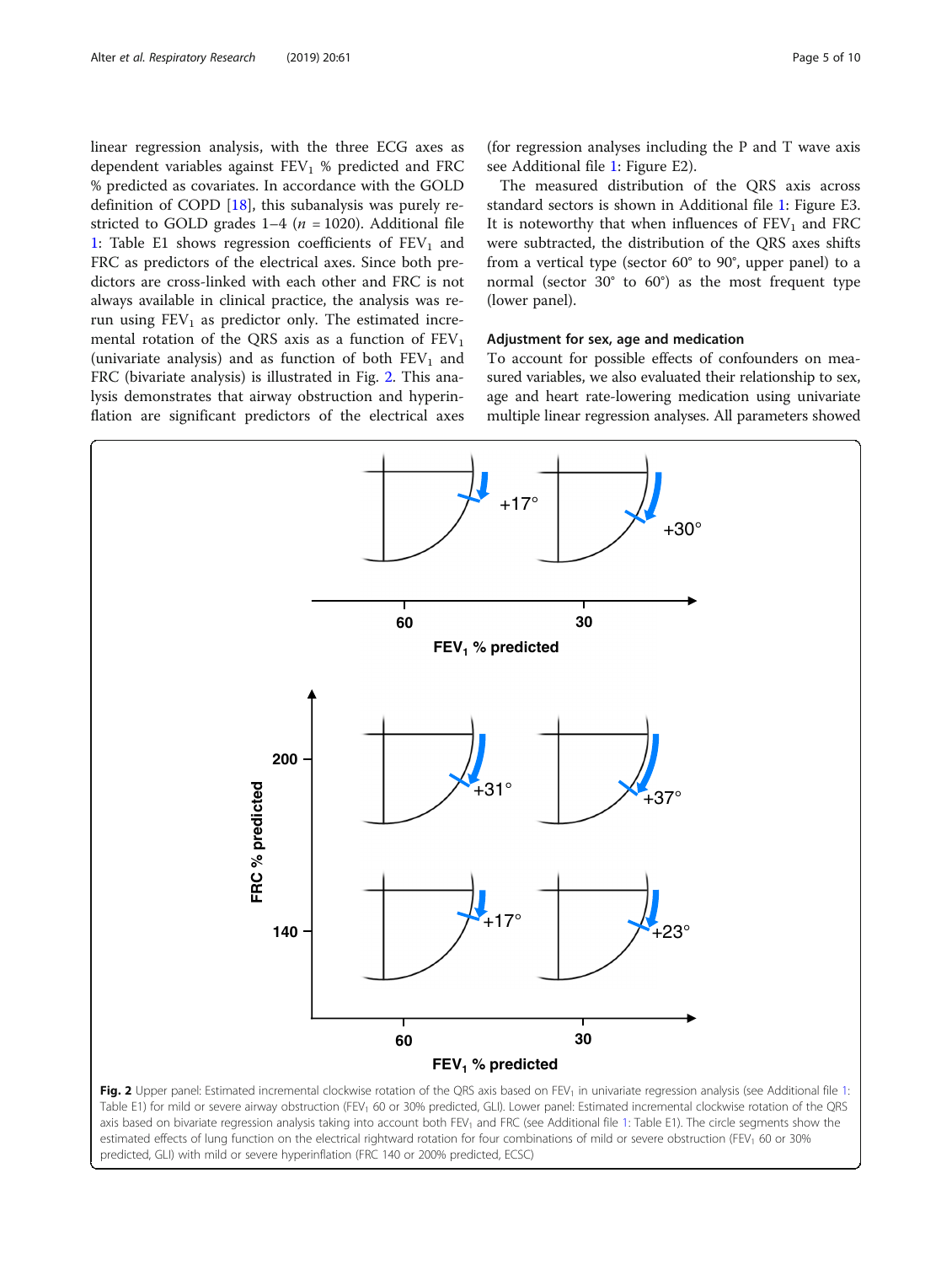<span id="page-5-0"></span>a significant dependence on sex except  $FEV<sub>1</sub>$  % predicted and diastolic blood pressure, whereas age was significantly associated with  $FEV<sub>1</sub>$  and FRC % predicted, diastolic blood pressure, LV mass and QRS and T wave axis. Heart rate lowering medication (including betablockers, verapamiltype calcium channel blockers [phenylalkylamines] and ivabradine), was significantly related only to  $FEV<sub>1</sub>$  and FRC % predicted ( $p < 0.05$  each). In all following analyses we used the values that were adjusted for sex, age and medication according to these results.

# Effects of lung function, LV mass, RR interval and QT duration on the electrical axes

The relationship between the selected ECG and echocardiographic LV mass as dependent variables, and  $FEV<sub>1</sub>$  % predicted, FRC % predicted, BMI and diastolic blood pressure as covariates was determined by multivariate multiple linear regression analysis.  $FEV<sub>1</sub>$  % predicted was correlated with the RR interval, the QT duration and all three electrical axes. FRC % predicted correlated with the RR interval, QT duration and the three axes. BMI was associated with all dependent variables, with the exception of QT duration. Diastolic blood pressure correlated with all variables except LV mass and the T wave axis (Additional file [1:](#page-7-0) Table E2).

# Comprehensive structural equation modelling

Given these multiple interdependences between parameters, we aimed to determine their relative importance in a network of associations via SEM, which is an extension of multiple regression and factor analysis [[14,](#page-8-0) [16\]](#page-8-0). The SEM that showed the best fit and which represented a consistent and interpretable network of relationships is shown in Fig. 3; the estimates of the respective regression coefficients and covariances are given in Additional file [1](#page-7-0): Table E3. The model comprised a latent variable named "ECG axes" which summarizes the information from the P wave, QRS and T wave axis. Although the mean values of the QRS axis were different from those of the P and T wave axes (Fig. [1\)](#page-3-0), they could be summarized in one latent variable, since all of them were highly correlated with each other and depended in a similar



fixed relationship to each other into a single variable. The lines with one arrow describe unidirectional effects, standardized regression coefficients are given; those with two arrows indicate mutual dependences in terms of correlations, correlation coefficients are given. The error terms needed for mathematical reasons for all dependent variables (i.e. all at which a unidirectional arrow ends) have been omitted for the sake of clarity. The numerical values of the respective unstandardized regression coefficients and covariances coefficients as well as measures of statistical significance are given in Additional file [1](#page-7-0): Table E3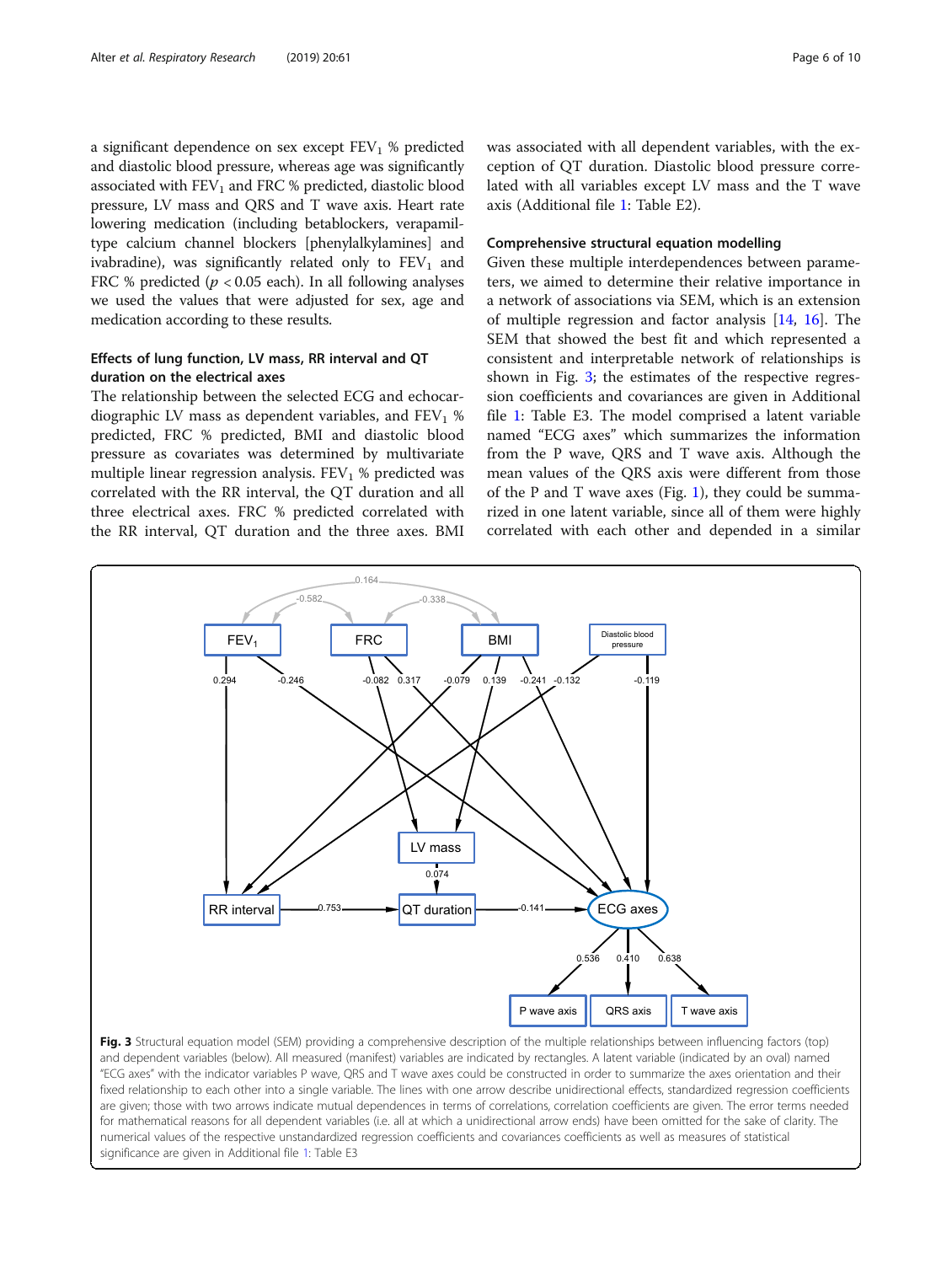manner on the covariates. LV size was represented by LV mass, which was related to the QT duration. The RR interval was connected to the QT duration, and this was connected to the ECG axes. This pattern of relationships fitted the data very well which was confirmed by the high values of critical ratios in Additional file [1:](#page-7-0) Table E3. The model showed a chi-squared value of 45.5, with 27 degrees of freedom ( $p = 0.014$ ); the CFI was 0.992, with an RMSEA of 0.024 (90%CI 0.011; 0.036), which indicates an acceptable model that does not significantly deviate from the data. A detailed sensitivity analysis is given in Additional file [1](#page-7-0): Results.

#### **Discussion**

The present study demonstrates significant associations of the degree of airway obstruction and lung hyperinflation with the orientation of the electrocardiographic heart axes in patients with COPD. The association comprised direct influences of both  $FEV<sub>1</sub>$ , a measure of airway obstruction, and FRC, a measure of lung hyperinflation, but there were also indirect influences that were mediated through associations with other variables, including LV mass, the RR interval and the QT duration. This network of relationships was studied by using structural equation modelling as a statistical method designed to describe such networks. These relationships appear to be plausible from a pathophysiological point of view. Besides well-known qualitative influences of lung disease on the electrical heart axes, the present study for the first time quantifies influences of the magnitude of lung function impairment.

Determination of the QRS axis is a basic diagnostic criterion that is commonly used clinically to gain evidence, e.g. for LV hypertrophy, but also for an increased right heart load, e.g. due to pulmonary hypertension or pulmonary embolism. The large clockwise rotations of about 25 degrees on average significantly affect the judgement of the electrical type. This helps to uncover other cardiac disease and to prevent misdiagnosis, which is particularly valuable as on the one hand patients with COPD often have cardiac disease, but there are also significant numbers of individuals without such concomitant disorders [\[30](#page-9-0)]. For instance, assuming a patient who developed LV hypertrophy as consequence of long-term hypertension. Usually, a left-axis deviation of the QRS complex could be expected. Concomitant COPD can lead to a shift of the vector into the normal range, and thus presence of hypertrophy could be masked. Vice versa, also presence of COPD contributing to an incremental clockwise rotation could be overlooked, when allegedly normal values were found. The present study allows a numerical correction of the measured axis for influences of lung function, univariate based on  $FEV<sub>1</sub>$ only and bivariate based on both  $FEV<sub>1</sub>$  and FRC.

It is conceivable that lung hyperinflation affects the anatomical axis of the heart mechanically within the thoracic cavity, and consequently the electrical axes. An interesting finding was that airway obstruction in terms of  $FEV<sub>1</sub>$  also played a role despite the fact that a decrease of  $FEV<sub>1</sub>$  and consecutive increases in FRC are generally related to each other; i.e. an increase in FRC may be due to expiratory flow limitation during tidal breathing in dynamic hyperinflation or reduced elastic recoil in static hyperinflation. Both mechanisms may not be strictly related to  $FEV<sub>1</sub>$  but may affect heart function, e.g. by a reduced venous return due to increased thoracic and gastric pressure [[31](#page-9-0)] and by an impaired transpulmonary flow in emphysema [[4](#page-8-0)]. Indeed, based on z-scores, 948 out of 1195 participants (79.3%) were below the lower limit of normal (LLN) of TLCO, and only 247 equal or above.

Interestingly, the two lung function parameters worked in parallel on the ECG axes, but were to some extent counteracted by those of BMI, which was correlated with both FRC and  $FEV_1$ . Therefore, it can be hypothesized that patients with high FRC and low  $FEV<sub>1</sub>$ would demonstrate particularly strong effects on the rotations of the electrical axes if they also have a low BMI, e.g. in cachectic patients with pulmonary emphysema. It seems noteworthy that the direct influences of FRC and  $FEV<sub>1</sub>$  on LV mass indicated a cardiac response to hyperinflation, which was linked to the QT duration that was also affected via the RR interval. Since the QRS axis depends on the electrical depolarization of both ventricles, one could argue that potential changes of the RV may have affected the findings. However, this appears unlikely, since no differences of the echocardiographic RV wall diameter or RV function was observed among GOLD grades. Moreover, the contributory extent of the RV to the QRS axis appears minor than that of the LV due to the much less RV mass.

Thus, we suggest that a superimposition of several effects rather than one sole dominator was responsible for the observed deviation of axes due to lung function. The regression coefficients suggest that the direct effects from  $FEV_1$ , FRC, and BMI on the axes were dominant over indirect effects as mediated via interposed variables (SEM, Fig. [3](#page-5-0)). For quantification, the respective coefficients of the cascade of correlations (Additional file [1](#page-7-0): Table E3) can be multiplied.

In the analyses using unadjusted values, there were significant differences among the average orientation of the three electrical axes. Moreover, there was a strong dependence of the axes on spirometric GOLD grades. Different slopes in the correlations of atrial and ventricular axes with lung function were observed. The QRS axis showed a stronger correlation with  $FEV<sub>1</sub>$  and FRC than the P wave axis did, which can be seen in the regression coefficients (Additional file [1](#page-7-0): Table E1). The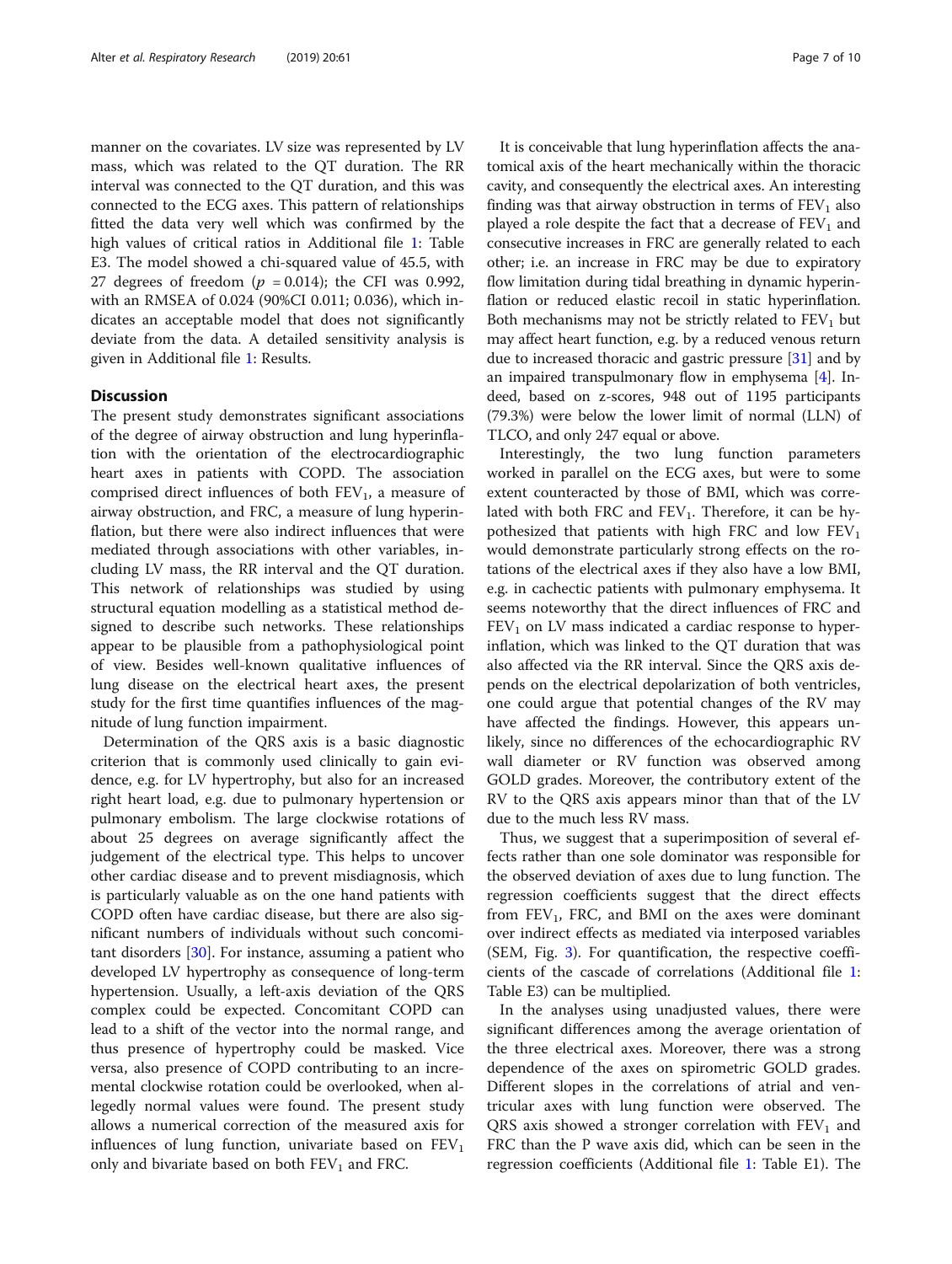<span id="page-7-0"></span>T wave coefficient, indicating ventricular repolarization, is near to the ventricular QRS, which is not unexpected. Greater influences of lung function on the ventricular than on the atrial axis became also apparent when using  $FEV<sub>1</sub>$  as predictor only (Fig. [3](#page-5-0)). This may result from a decrease of LV mass and/or size in increased COPD severity. Whether this truly reflects different mechanical effects or different phenotypes of COPD in terms of bronchitis and emphysema, cannot be determined from our data. In addition, morphological changes of the RV could interfere with the QRS and T wave axis.

#### Limitations

Due to potential difficulties in obtaining echocardiography in patients with hyperinflation, meticulous criteria on plausibility and completeness were applied, which is reflected in the selection process and resulted in this subset of COSYCONET. Significant clockwise rotations of the electrical heart axes as a function of airway obstruction and lung hyperinflation were shown. It is likely that the observed changes result from both a rotation of the heart within the thoracic cavity and a reduced LV mass in COPD. Therefore, it would be worth knowing whether these findings on the electrical rotation were paralleled by a rotation of the anatomical heart axis, e.g. as assessable by cardiac computed tomography or magnetic resonance imaging. However, these data were not available for the examined cohort. Nevertheless, assessment of the electrical heart type based on the surface ECG is the diagnostic standard procedure, and considering quantitative influences of lung function is crucial for its accurate interpretation.

# Conclusions

The present study shows significant clockwise rotations of the electrical heart axes as a function of both airway obstruction and lung hyperinflation. Besides these direct effects, intermediate factors such as LV mass, heart rate and QT duration, were quantified. Lung function impairment affected the P wave, QRS and T wave axis in the same clockwise direction, which is compatible with a rotation of the heart within the thoracic cavity. Moreover, the degree of rotation was greater for the ventricular QRS and T wave axis than for the atrial P wave axis, which indicates a differential response. The decrease of LV mass, which is correlated with COPD severity, appears to contribute to the ventricular QRS axis rotation. These influences on the electrical axes reach an extent that could bias the interpretation of the ECG in severe COPD. Since assessment of the electrical heart axes based on the surface ECG is a diagnostic standard procedure, the magnitude of lung function impairment should be taken into account on a numerical basis in order to prevent misdiagnosis in concomitant cardiac and pulmonary disease.

# Additional files

[Additional file 1:](https://doi.org/10.1186/s12931-019-1025-y) Supplementary methods, results and discussion. (DOCX 225 kb)

#### Abbreviations

CFI: Comparative fit index; COPD: Chronic obstructive pulmonary disease; ECG: Electrocardiogram: FEV<sub>1</sub>: Forced expiratory volume in 1 s; FRC: Functional residual capacity by bodyplethysmography (FRC<sub>pleth</sub>; intrathoracic gas volume, ITGV); GOLD: Global Initiative for Obstructive Lung Disease; KCO: Carbon monoxide (CO) transfer coefficient (ratio of TLCO and alveolar volume); LV: Left ventricle/ventricular (by echocardiography); LVEDD: Left ventricular end-diastolic diameter; LVESD: Left ventricular endsystolic diameter; RMSEA: Root mean square error of approximation; RV: Right ventricle/ventricular (by echocardiography); RV/TLC: Residual volume to total lung capacity ratio (by bodyplethysmography); SEM: Structural equation modelling; TLCO: Transfer factor of carbon monoxide (CO)

#### Acknowledgment

This work was supported by the German Federal Ministry of Education and Research (BMBF) Competence Network Asthma and COPD (ASCONET) and performed in collaboration with the German Centre for Lung Research (DZL). The project is funded by the BMBF with grant number 01 GI 0881, and is supported by unrestricted grants from AstraZeneca GmbH, Bayer Schering Pharma AG, Boehringer Ingelheim Pharma GmbH & Co. KG, Chiesi GmbH, GlaxoSmithKline, Grifols Deutschland GmbH, MSD Sharp & Dohme GmbH, Mundipharma GmbH, Novartis Deutschland GmbH, Pfizer Pharma GmbH, Takeda Pharma Vertrieb GmbH & Co. KG, Teva GmbH for patient investigations and laboratory measurements. The funding body had no involvement in the design of the study, or the collection, analysis or interpretation of the data. David Young received funding from BMBF for medical writing services. We thank the reviewers of the manuscript for their profound suggestions.

#### Availability of data and materials

Data and materials have not been made public since this is an ongoing observational study. Requests to the central study office will be processed by the study steering committee.

#### Authors' contributions

PA was involved in the conception of the study, analyzing and interpreting the data, statistical analysis, conceptualizing and drafting of the manuscript, approved the final submitted version, and agreed to be accountable for all aspects of the work. HW contributed to the overall design of COSYCONET, to the interpretation of the data from this analysis, to the development and critical revision of the manuscript, approved the final submitted version, and agreed to be accountable for all aspects of the work. KK was involved in analyzing and interpreting the data, statistical analysis, conceptualizing and drafting of the manuscript, approved the final submitted version, and agreed to be accountable for all aspects of the work. KFR contributed to the overall design of COSYCONET, to the interpretation of the data from this analysis, to the development and critical revision of the manuscript, approved the final submitted version, and agreed to be accountable for all aspects of the work. FB was involved in data preparation, statistical analysis and critical review and revision of the manuscript, approved the final submitted version, and agreed to be accountable for all aspects of the work. RF was involved in data preparation and critical review and revision of the manuscript, approved the final submitted version, and agreed to be accountable for all aspects of the work. PJ was involved in the design of COSYCONET with particular regard to cardiac examinations, in the development and critical revision of the manuscript, approved the final submitted version, and agreed to be accountable for all aspects of the work. JG was involved in analyzing and interpreting the data, statistical analysis, conceptualizing and drafting of the manuscript, approved the final submitted version, and agreed to be accountable for all aspects of the work. RB contributed to the overall design of COSYCONET, to the interpretation of the data from this analysis, to the development and critical revision of the manuscript, approved the final submitted version, and agreed to be accountable for all aspects of the work. CFV contributed to the overall design of COSYCONET, to the interpretation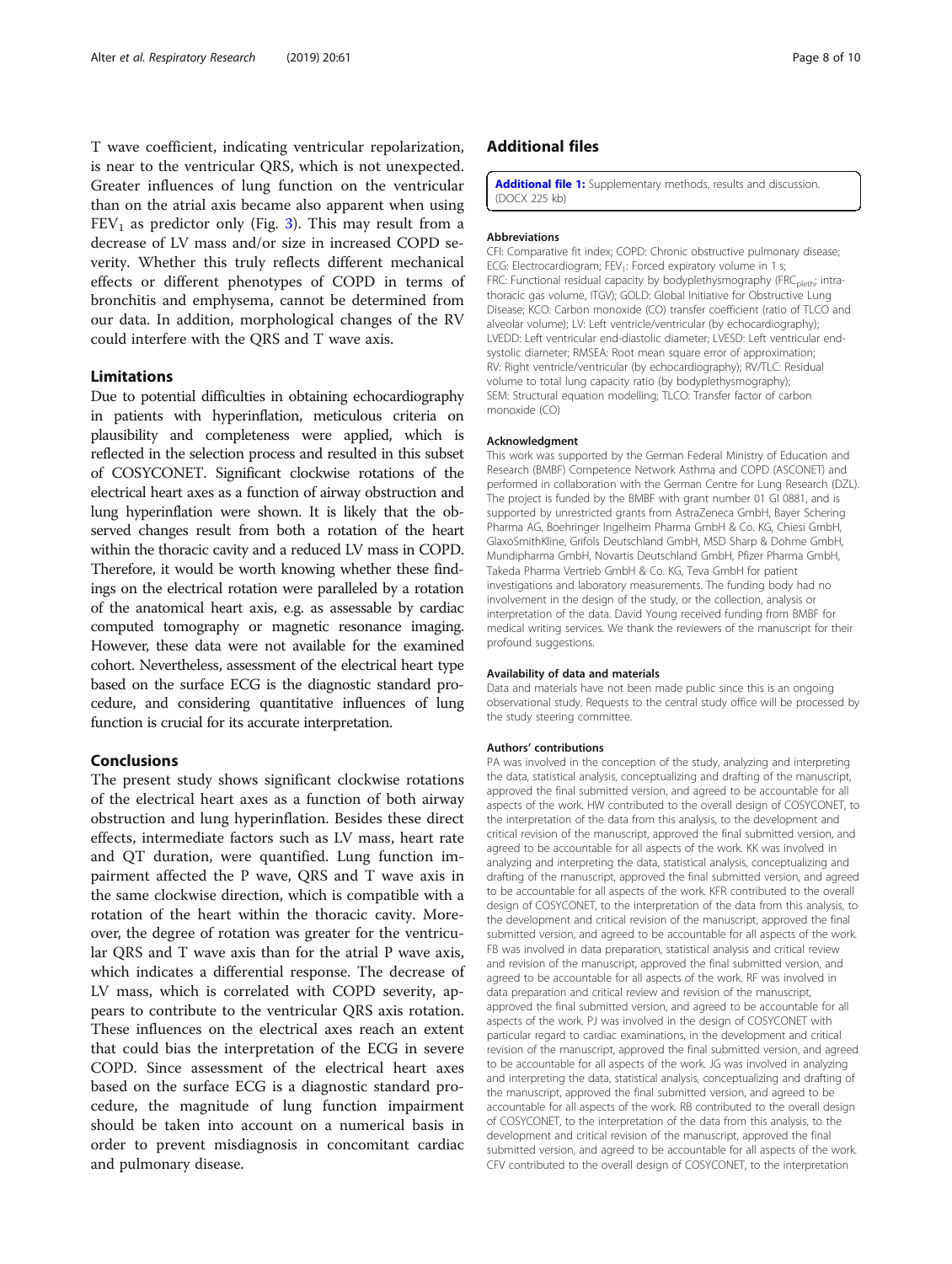<span id="page-8-0"></span>of the data from this analysis, to the development and critical revision of the manuscript, approved the final submitted version, and agreed to be accountable for all aspects of the work. RAJ was involved in the design and set-up of COSYCONET as well as in the present study, as well as quality control, statistical analysis and conceptualizing and drafting of the manuscript, approved the final submitted version, and agreed to be accountable for all aspects of the work.

#### Ethics approval and consent to participate

The study was approved by the Ethics Committee of the University of Marburg as coordinating center and by the Ethics Committees of all study centers; it is registered on [ClinicalTrials.gov](http://clinicaltrials.gov) (registration number NCT01245933).

#### Consent for publication

Not applicable.

#### Competing interests

The authors declare that they have no competing interests.

# Publisher's Note

Springer Nature remains neutral with regard to jurisdictional claims in published maps and institutional affiliations.

#### Author details

<sup>1</sup>Department of Medicine, Pulmonary and Critical Care Medicine, Philipps University of Marburg (UMR), Member of the German Center for Lung Research (DZL), Baldingerstrasse 1, 35033 Marburg, Germany. <sup>2</sup>Pulmonary Research Institute at LungenClinic Grosshansdorf, Airway Research Center North (ARCN), Member of the German Center for Lung Research (DZL), Grosshansdorf, Germany. <sup>3</sup>Department of Internal Medicine V, Ludwig Maximilians University (LMU), Comprehensive Pneumology Center Munich (CPC-M), Member of the German Center for Lung Research (DZL), Munich, Germany. <sup>4</sup> Department of Internal Medicine, LungenClinic Grosshansdorf and Christian-Albrechts University, Kiel, Airway Research Center North (ARCN), Member of the German Center for Lung Research (DZL), Grosshansdorf, Germany. <sup>5</sup>Institute for Biostatistics, Center for Biometry, Medical Informatics and Medical Technology, Hannover Medical School, Hannover, Germany. <sup>6</sup>Internal Medicine, Dachau, Germany. <sup>7</sup>Institute and Outpatient Clinic for Occupational, Social and Environmental Medicine, Ludwig Maximilians University (LMU), Comprehensive Pneumology Center Munich (CPC-M), Member of the German Center for Lung Research (DZL), Ziemssenstrasse 1, 80336 Munich, Germany. <sup>8</sup>Department of Internal Medicine V - Pulmonology, Allergology, Intensive Care Medicine, Saarland University Hospital, Homburg, Germany.

# Received: 5 November 2018 Accepted: 12 March 2019 Published online: 27 March 2019

#### References

- 1. Miller J, Edwards LD, Agusti A, Bakke P, Calverley PM, Celli B, Coxson HO, Crim C, Lomas DA, Miller BE, et al. Comorbidity, systemic inflammation and outcomes in the ECLIPSE cohort. Respir Med. 2013;107:1376–84.
- 2. Mullerova H, Agusti A, Erqou S, Mapel DW. Cardiovascular comorbidity in COPD: systematic literature review. Chest. 2013;144:1163–78.
- 3. Song S, Yang PS, Kim TH, Uhm JS, Pak HN, Lee MH, Joung B. Relation of chronic obstructive pulmonary disease to cardiovascular disease in the general population. Am J Cardiol. 2017;120:1399–404.
- Barr RG, Bluemke DA, Ahmed FS, Carr JJ, Enright PL, Hoffman EA, Jiang R, Kawut SM, Kronmal RA, Lima JA, et al. Percent emphysema, airflow obstruction, and impaired left ventricular filling. N Engl J Med. 2010;362: 217–27.
- 5. Watz H, Waschki B, Meyer T, Kretschmar G, Kirsten A, Claussen M, Magnussen H. Decreasing cardiac chamber sizes and associated heart dysfunction in COPD: role of hyperinflation. Chest. 2010;138:32–8.
- 6. Smith BM, Prince MR, Hoffman EA, Bluemke DA, Liu CY, Rabinowitz D, Hueper K, Parikh MA, Gomes AS, Michos ED, et al. Impaired left ventricular filling in COPD and emphysema: is it the heart or the lungs? The multiethnic study of atherosclerosis COPD study. Chest. 2013;144:1143–51.
- 7. Chou R, High Value Care Task Force of the American College of P. Cardiac screening with electrocardiography, stress echocardiography, or myocardial
- 8. Thomas AJ, Apiyasawat S, Spodick DH. Electrocardiographic detection of emphysema. Am J Cardiol. 2011;107:1090–2.
- 9. Chhabra L, Sareen P, Perli D, Srinivasan I, Spodick DH. Vertical P-wave axis: the electrocardiographic synonym for pulmonary emphysema and its severity. Indian Heart J. 2012;64:40–2.
- 10. Christos GA. P-wave indices in emphysema. What do we actually know? Int J Cardiol. 2016;202:80.
- 11. Chhabra L, Sareen P, Gandagule A, Spodick D. Computerized tomographic quantification of chronic obstructive pulmonary disease as the principal determinant of frontal P vector. Am J Cardiol. 2012;109:1046–9.
- 12. Jensen MT, Marott JL, Lange P, Vestbo J, Schnohr P, Nielsen OW, Jensen JS, Jensen GB. Resting heart rate is a predictor of mortality in COPD. Eur Respir J. 2013;42:341–9.
- 13. Karch A, Vogelmeier C, Welte T, Bals R, Kauczor HU, Biederer J, Heinrich J, Schulz H, Glaser S, Holle R, et al. The German COPD cohort COSYCONET: aims, methods and descriptive analysis of the study population at baseline. Respir Med. 2016;114:27–37.
- 14. Kahnert K, Lucke T, Huber RM, Behr J, Biertz F, Vogt A, Watz H, Alter P, Fahndrich S, Bals R, et al. Relationship of hyperlipidemia to comorbidities and lung function in COPD: results of the COSYCONET cohort. PLoS One. 2017;12:e0177501.
- 15. Kahnert K, Alter P, Young D, Lucke T, Heinrich J, Huber RM, Behr J, Wacker M, Biertz F, Watz H, et al. The revised GOLD 2017 COPD categorization in relation to comorbidities. Respir Med. 2018;134:79–85.
- 16. Alter P, Jorres RA, Watz H, Welte T, Glaser S, Schulz H, Bals R, Karch A, Wouters EFM, Vestbo J, et al. Left ventricular volume and wall stress are linked to lung function impairment in COPD. Int J Cardiol. 2018;261:172–8.
- 17. Alter P, Watz H, Kahnert K, Pfeifer M, Randerath WJ, Andreas S, Waschki B, Kleibrink BE, Welte T, Bals R, et al. Airway obstruction and lung hyperinflation in COPD are linked to an impaired left ventricular diastolic filling. Respir Med. 2018;137:14–22.
- 18. Vogelmeier CF, Criner GJ, Martinez FJ, Anzueto A, Barnes PJ, Bourbeau J, Celli BR, Chen R, Decramer M, Fabbri LM, et al. Global strategy for the diagnosis, management, and prevention of chronic obstructive lung disease 2017 report: GOLD executive summary. Eur Respir J. 2017;49.
- 19. Celli BR, Decramer M, Wedzicha JA, Wilson KC, Agusti A, Criner GJ, MacNee W, Make BJ, Rennard SI, Stockley RA, et al. An official American Thoracic Society/European Respiratory Society statement: research questions in chronic obstructive pulmonary disease. Am J Respir Crit Care Med. 2015;191:e4–e27.
- 20. Vogelmeier C, Buhl R, Criee CP, Gillissen A, Kardos P, Kohler D, Magnussen H, Morr H, Nowak D, Pfeiffer-Kascha D, et al. Guidelines for the diagnosis and therapy of COPD issued by deutsche Atemwegsliga and deutsche Gesellschaft fur Pneumologie und Beatmungsmedizin. Pneumologie. 2007; 61:e1–40.
- 21. Criee CP, Sorichter S, Smith HJ, Kardos P, Merget R, Heise D, Berdel D, Kohler D, Magnussen H, Marek W, et al. Body plethysmography--its principles and clinical use. Respir Med. 2011;105:959–71.
- 22. Criee CP, Baur X, Berdel D, Bosch D, Gappa M, Haidl P, Husemann K, Jorres RA, Kabitz HJ, Kardos P, et al. Standardization of spirometry: 2015 update. Published by German Atemwegsliga, German respiratory society and German Society of Occupational and Environmental Medicine. Pneumologie. 2015;69:147–64.
- 23. Vogelmeier C, Buhl R, Burghuber O, Criee CP, Ewig S, Godnic-Cvar J, Hartl S, Herth F, Kardos P, Kenn K, et al. Guideline for the diagnosis and treatment of COPD patients - issued by the German respiratory society and the German Atemwegsliga in cooperation with the Austrian Society of Pneumology. Pneumologie. 2018;72:253–308.
- 24. Nagueh SF, Smiseth OA, Appleton CP, Byrd BF 3rd, Dokainish H, Edvardsen T, Flachskampf FA, Gillebert TC, Klein AL, Lancellotti P, et al. Recommendations for the evaluation of left ventricular diastolic function by echocardiography: an update from the American Society of Echocardiography and the European Association of Cardiovascular Imaging. J Am Soc Echocardiogr. 2016;29:277–314.
- 25. Quanjer PH, Tammeling GJ, Cotes JE, Pedersen O.F, Peslin R, Yernault JC: Lung volumes and forced ventilatory flows. Report Working Party Standardization of Lung Function Tests, European Community for Steel and Coal Official Statement of the European Respiratory Society Eur Respir J Suppl 1993, 16:5–40.